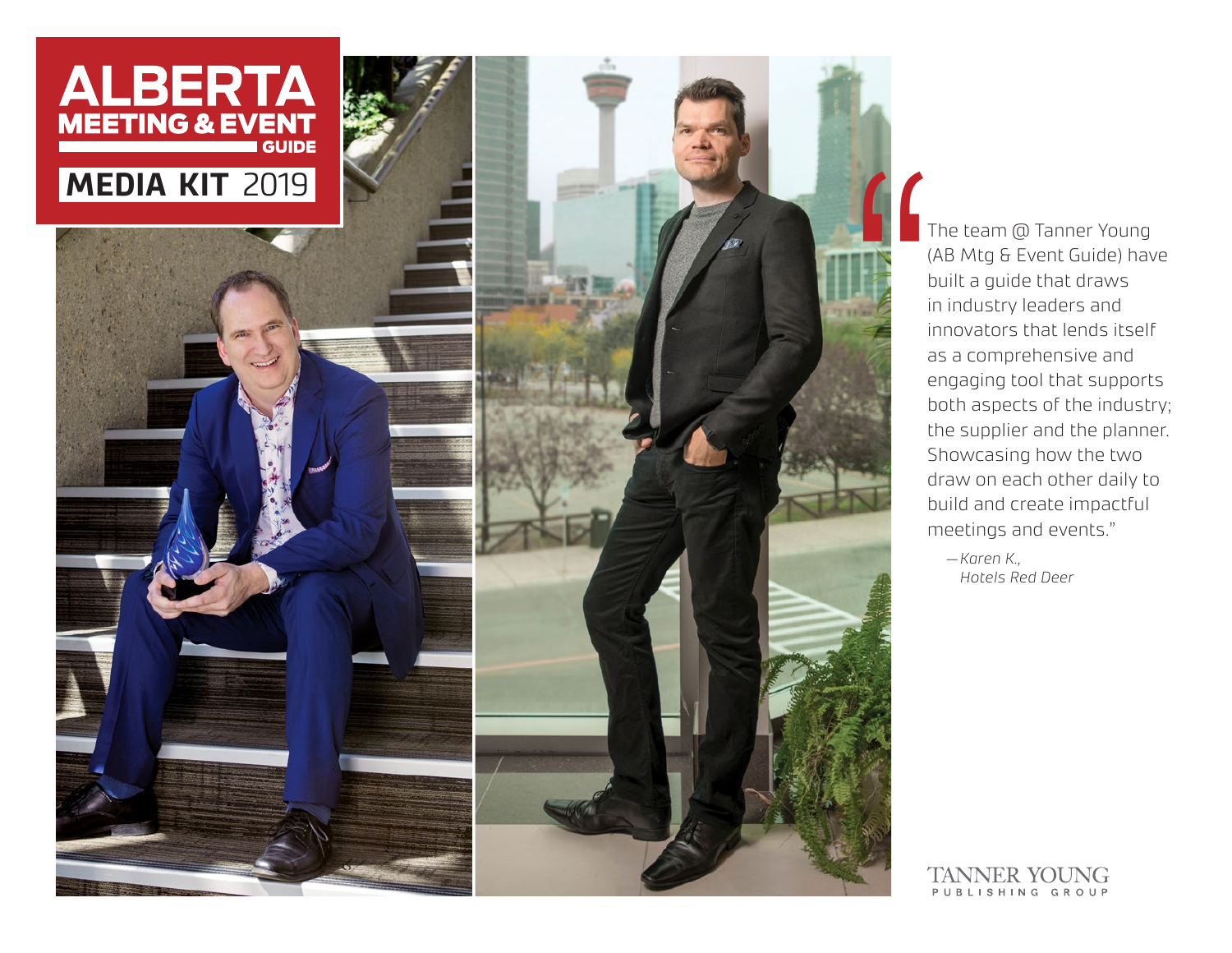**Meeting & Event Planners Venue Managers Suppliers**

# **Alberta Meeting & Event Guide**

#### **Since 2016**

**Frequency:** Two times per year (spring & fall) **Circulation:** Average 4,000 copies per issue + digital publication **Readership:** Estimated at 25,000 per issue **Distribution:** Alberta

# *Unique Spaces & Places*

Alberta has a wealth of incredible venues, suppliers, and event experts that can pull off the glitziest of affairs to small, intimate gatherings, and this magazine was created to celebrate that. The *Alberta Meeting & Event Guide* will showcase all that Alberta has to offer to anyone—from the first-time event planner to the professional—who is planning a meeting, conference, gala, wedding, or special event.

Divided into two distinct parts, the editorial section of the magazine contains informative editorial with easy-to-read articles that give insiders information from industry experts.

The resource guide contains listings of suppliers, at-a-glance charts full of helpful information, and formatted ads for increased reader comprehension. The listings are sorted by city and then industry category.

#### **Each issue of the**  *Alberta Meeting & Event Guide* **will cover**

- News, tips, and what's trending
- Q&A with industry experts who share their tips and experiences in each issue
- Feature editorial that consist of unique venues, professional profiles, emerging trends, and industry spotlights



## **Distribution**

Mailed to meeting planners, special event planners, corporate and government planners, and all listed suppliers primarily throughout Alberta.

Additional controlled distribution to all MPI and ILEA members in Alberta, PLUS hotels, special venues, amateur sports organizations, non-profit organizations, and First Nations offices.

**EDMONTON CALGARY 40% 40% RED DEER 10% OTHER 10%**

# *SPRING 2019 SPOTLIGHT:*

# **Waterton** | **Canmore** | **Banff** | **Lake Louise** | **Jasper**

# Get Ready to Discover the **Canadian Rockies**

Whether you're planning an event or hoping to attend one, there's no place like the Canadian Rockies to mix business with pleasure. That's why our upcoming Spring/Summer 2019 issue will be shining a spotlight on this iconic wonder of the Canadian landscape.

Expect info on how to get there, where to book venues with breathtaking views, and tips for venturing out, as well as staying in. Ready to be inspired? The Canadian Rockies are calling.



# **PRINT • DIGITAL EDITION • WEBSITE • SOCIAL MEDIA**



meetingsalberta.com

[ဝ] @ABMeetingGuide

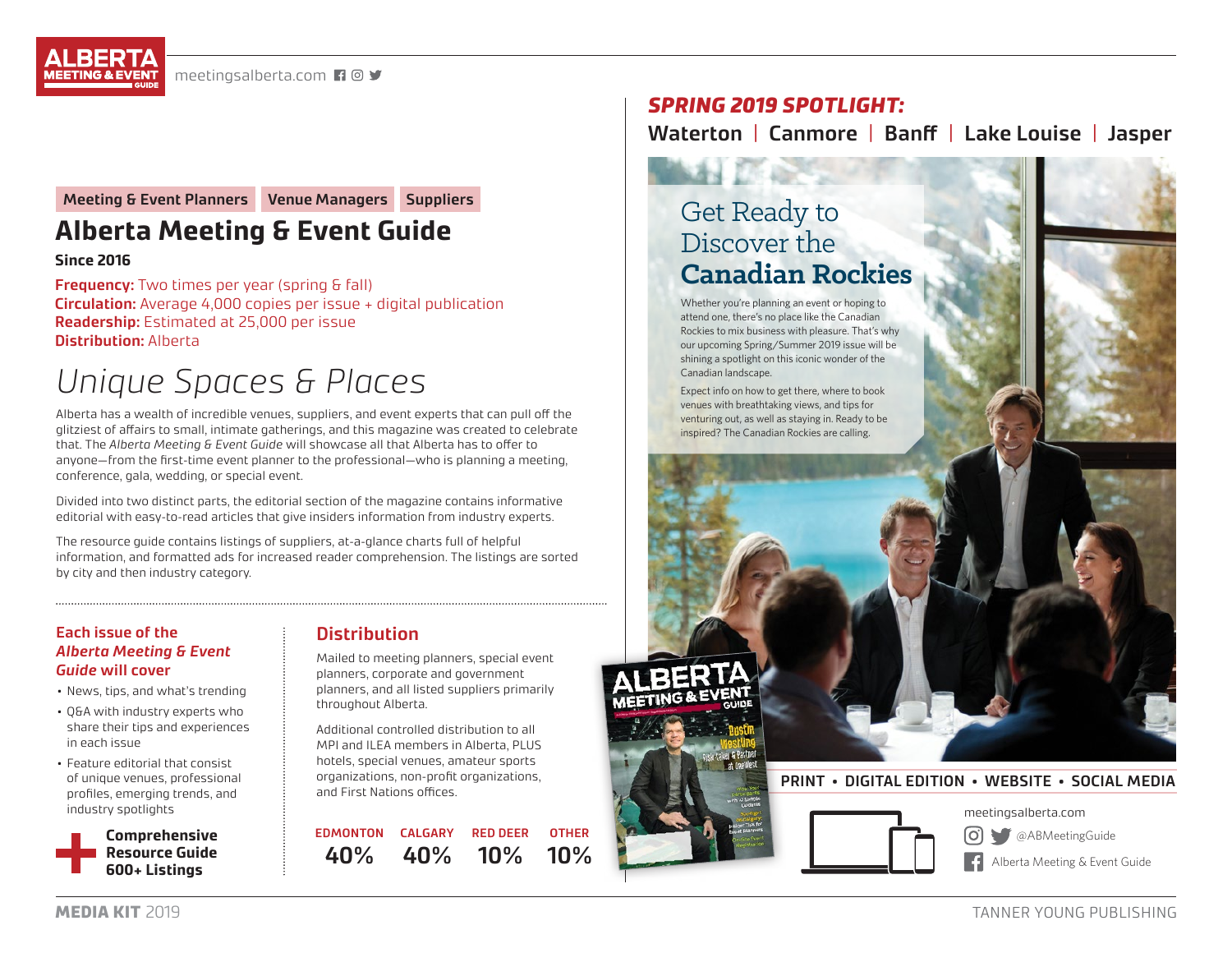

# **Resource Guide**

**Free Listing**

Not guaranteed to be included



W: sportshall.ca Contact: Ruth Cowan Development Coordinator Canada's Sports Hall of Fame offers a unique and inspiring venue in Calgary to host your next event, state-of-the-art technology, dozens of hands-on interactive exhibits, including multi-sport simulators, team-building activities, and more!

# MEETING & EVENT VENUES / HOTELS

# **Free Listing**

Not guaranteed to be included

**Coast Lethbridge Hotel and Conference Centre** 526 Mayor Magrath Dr. South Lethbridge T1J 3M2 T: 403-327-5701 Total Meeting Space: 13,490 sq. ft.

#### **INCLUDES:**

- Name • Address
- Phone Number
- Total Meeting Space

**Grid Listing \$249 x 1 \$199 x 2 \$149 x 3**

| <b>Meeting &amp;</b><br><b>Event Venues</b>                                                                                                 | (INDOOR/OUTDOOR)<br>TYPE | <b>MEETING ROOMS</b><br>NO. OF | Ê<br>SPACE (SQ<br><b>TOTAL MEETING</b> | Ê<br>$\overline{S}$<br>ROOM<br>ARGEST | THEATRE | <b>CAPACITY OF</b><br><b>LARGEST ROOM</b><br>ANQUET | RECEPTION | A/V AVAIL<br>IN-HOUSE | AVAIL.<br>CATERING<br>IN-HOUSE | WIFI (FREE/PAID/NONE) | AIR CONDITIONING | ACCESSIBILITY | PARKING (FREE/PAID) |
|---------------------------------------------------------------------------------------------------------------------------------------------|--------------------------|--------------------------------|----------------------------------------|---------------------------------------|---------|-----------------------------------------------------|-----------|-----------------------|--------------------------------|-----------------------|------------------|---------------|---------------------|
| <b>Banff Centre for Arts and Creativity</b><br>107 Tunnel Mountain Dr., Banff AB T1L 1H5<br>Tel 877-760-4595 Web banffcentre.ca/conferences | 1/O                      | $60+$                          | 21.000                                 | 5.960                                 | 959     | 490                                                 | 617       | ٠                     | ٠                              | F                     | ٠                | é,            |                     |



#### **Formatted Ad**

With a full or half page formatted ad you can showcase all your individual meeting rooms.





|                     | <b>AREA</b> |         |                  | <b>CAPACITY</b> |           |
|---------------------|-------------|---------|------------------|-----------------|-----------|
| <b>Room</b>         | Sq. Ft.     | Theatre | <b>Classroom</b> | <b>Banquet</b>  | Reception |
| Olympic Ballroom    | 5.700       | 450     | 300              | 450             | 450       |
| Explorer            | 2,336       | 120     | 100              | 120             | 120       |
| Champion            | 780         | 50      | 30               | 40              | 50        |
| Walker              | 780         | 50      | 30               | 40              | 50        |
| Pocaterra           | 520         | 36      | 20               | 24              | 30        |
| Nakiska             | 780         | 40      | 32               | 32              | 40        |
| Summit              | 500         | 30      | 20               | 24              | 30        |
| Executive Boardroom | 513         | 12      |                  |                 |           |
| Wildflower Room     | 1,200       | 70      | 60               | 50              | 60        |
| Mt. Kidd            | 3.016       | 250     | 180              | 200             | 250       |
| Mt. Allan           | 780         | 40      | 32               | 40              | 40        |